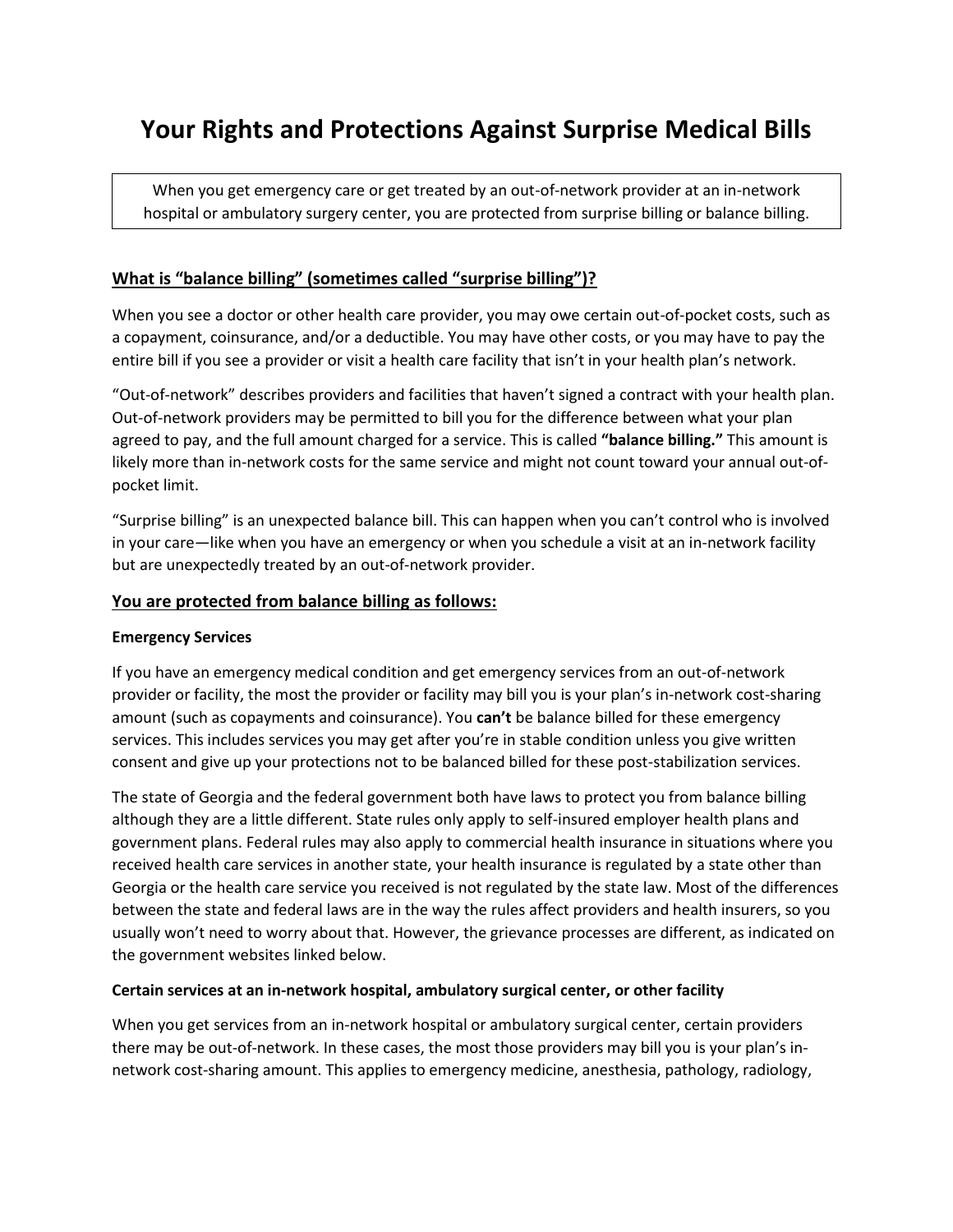laboratory, neonatology, assistant surgeon, hospitalist, or intensivist services. These providers can't balance bill you and may not ask you to give up your protections not to be balance billed.

Under Georgia law this rule also applies to imaging centers, birthing centers, and similar facilities in addition to hospitals and ambulatory surgical centers. If you get other services at these in-network facilities, out-of-network providers can't balance bill you, unless you give written consent and give up your protections.

# **You're never required to give up your protections from balance billing. You also aren't required to get care out-of-network. You can choose a provider or facility in your plan's network.**

The best way to find an in-network provider is to use the online provider directory on your health plan's website.

# **When balance billing isn't allowed, you also have the following protections:**

• You are only responsible for paying your share of the cost (like the copayments, coinsurance, and deductibles that you would pay if the provider or facility was in-network). Your health plan will pay outof-network providers and facilities directly.

• Your health plan generally must:

o Cover emergency services without requiring you to get approval for services in advance (prior authorization). Under Georgia law, your health plan cannot later deny such services because they don't consider them medically necessary.

o Cover emergency services by out-of-network providers.

o Base what you owe the provider or facility (cost-sharing) on what it would pay an in-network provider or facility and show that amount in your explanation of benefits.

o Count any amount you pay for emergency services or out-of-network services toward your deductible and out-of-pocket limit.

# **Your rights and protections against surprise medical bills**

# **Good Faith Estimate**

You have the right to receive a "Good Faith Estimate" explaining how much your medical care will cost. Under the law, health care providers need to give patients who don't have insurance or who are not using insurance an estimate of the bill for medical items and services.

You have the right to receive a Good Faith Estimate for the total expected cost of any non-emergency items or services. This includes related costs like medical tests, prescription drugs, equipment and hospital fees.

Make sure your health care provider gives you a Good Faith Estimate in writing at least one business day before your medical service or item. You can also ask your healthcare provider, and any other provider you choose, for a Good Faith Estimate before you schedule an item or service.